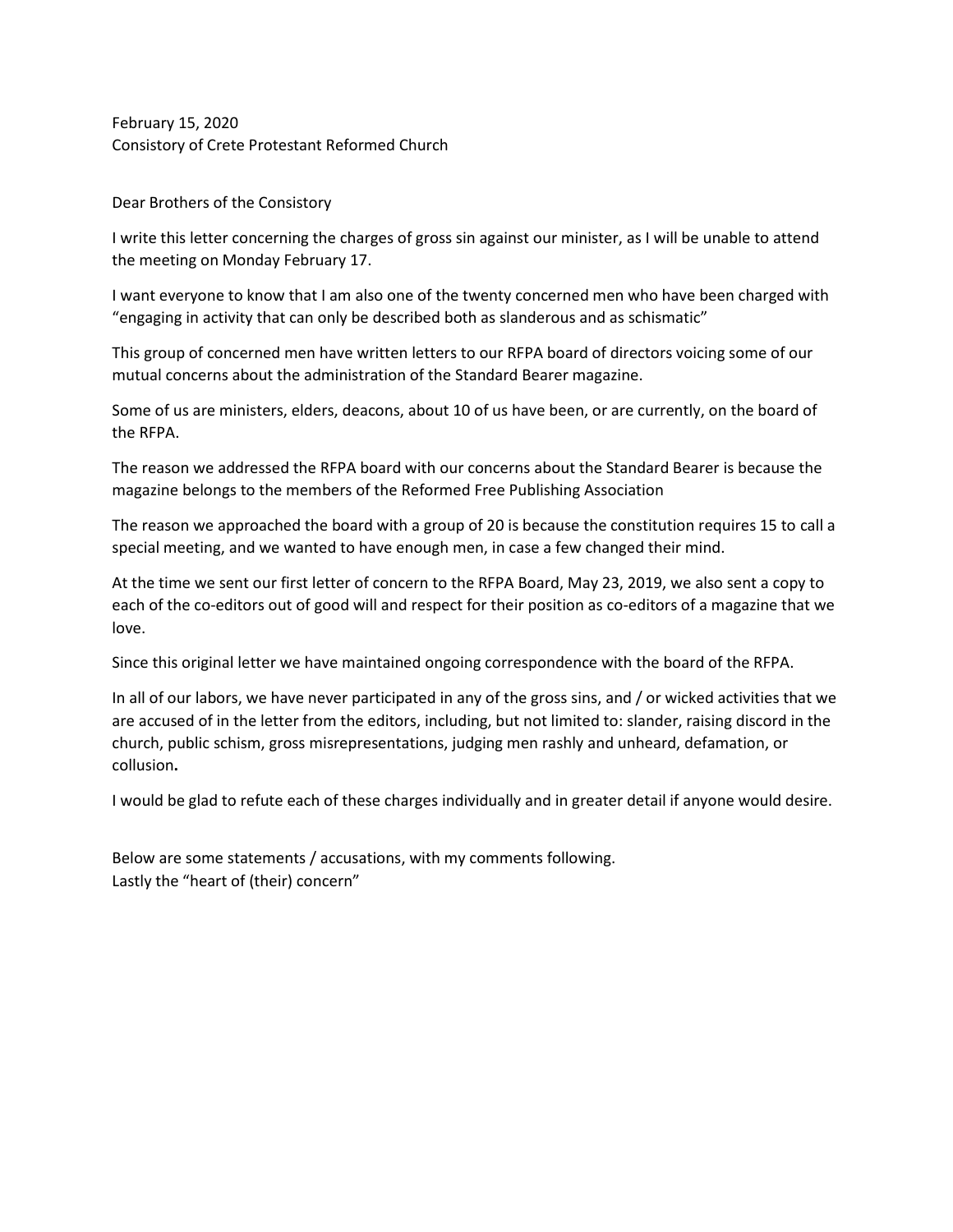# *Their statement: "A genuine concern for the maintenance of truth under attack brings one to the assemblies of the church. A genuine concern for erring brothers will seek to correct them, not by gathering a group that brings slander to the RFPA, but bringing charges to the brothers and to their consistories"*

My opinion: I have concerns for my magazine, and I don't like the abdication of the responsibility for the direction of the magazine by the board of the magazine publisher.

I have absolutely no grounds to bring ecclesiastical charges against anybody, much less to their consistories.

The implication: The editors are stating that if I don't appreciate some articles in an independent magazine, or the direction that I feel my periodical is headed, then rather than write a letter to the editor, or in this case, a letter to the publisher and copy to the editors, I should instead go to the elders of the church where the editors are members and accuse them of sin.

## *Their statement: Error cannot be properly addressed, and may not be addressed, by seeking to control the words they put on the pages of a magazine."*

My opinion: I have no desire to silence the editors or otherwise control the words they put on the pages of a magazine. Although the editors are doing just that "controlling the words they put on the pages of a magazine", and that is why we are making our concerns known to the men with ultimate responsibility for the words put in the magazine; the board, and ultimately, the association.

Would that the editors follow their own counsel.

The implication:

If the editors had been heading, and/or publishing the letters of concern that had been submitted prior to this all coming to a head this whole issue could have been avoided. Instead they chose to change the nature of the paper into one of censorship and editorial excess.

I quote the first paragraph of the letter they took snippets from "The SB as a magazine is dear to us. It stands for the Protestant Reformed truth. It stands for freedom to write and to publish that truth, It stands for polemics and vigorous debate of the doctrinal issues, not only issues of a former day, but issues of the new day

# **Their statement "the signatories have, already in this, joined in condemning men rashly and unheard, having not themselves investigated the matter but simply signed on to the defamation, encouraged to so do by the instigators"**

My opinion: This statement in patently false. We have not even come close to condemning ANY man of sin- much less in the wicked manner stated. These charges, specifically against the 17 men who signed the letter, are unfounded, untrue, and derogatory.

The implication:

Rather than lash out in spontaneous defense, I ask myself, what do these men stand to gain by insulting the intelligence and godliness of this group of concerned men, and then issue charges against these men?

What do they hope to accomplish through this intimidating behavior?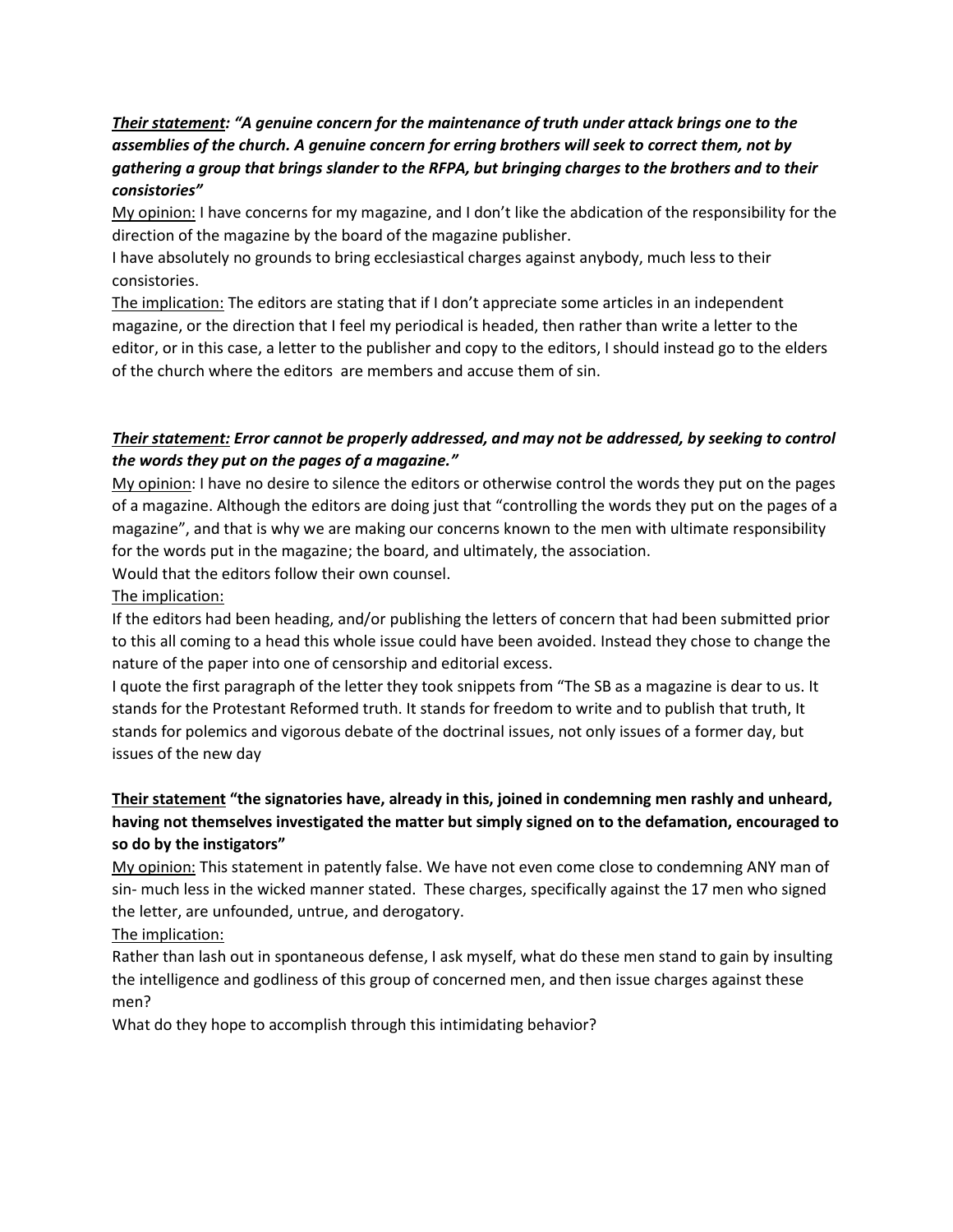*Their statement below which is really the only semi-discernable speculative charge against them with anything that resembles grounds is their interpretation of the below paragraph to invent the charge of slander against us.* 

*They charge us with slander them even though our concerns were repeated in a later letter to the editor by Prof Engelsma who voiced the same concerns, and that we agree with 100%*

Finally, with reference to the response in the SB to a writer who had, in a letter to the editor, referred to a line in a particular sermon of H.H., the group writes this:

> "The theology of Herman Hoeksema as it was preached in that sermon is now viewed as a danger to the PRC and those that espouse it are considered hyper-Calvinistic and antinomian. Rev. Hoeksema and Hoeksema's theology now is criticized in the paper he founded.

> "For the first time in its illustrious history the SB was shamefully silent in a serious doctrinal controversy in the PRC over the very heart of the gospel. Now having found a voice the editors of the SB are using the SB as a platform to call the doctrine of Herman Hoeksema dangerous and those that espouse and maintain that doctrine antinomian and hyper-Calvinistic, the very charges that this denomination and that paper have endured through the decades for their stand for the truth.

"This stance of the magazine we find unacceptable. The editors' treatment of Hoeksema's theology and those that support it shows how far the magazine under your leadership has departed from its historic stance. We see it as the end result of the previous direction set by editors and, indeed, its fruit."

There is the heart of our concern. The editors of the Standard Bearer are charged with opposing the theology of Herman Hoeksema, specifically the doctrine of the unconditional covenant. The unconditional covenant is the heart of PRC doctrine. To oppose that is necessarily to promote the false doctrine of a conditional covenant.

*"This is the heart of our concern. The editors of the Standard Bearer are charged with opposing the theology of Herman Hoeksema, specifically, the doctrine of the unconditional covenant. The unconditional covenant is the heart of the PRC doctrine. To oppose that is necessarily to promote the false doctrine of a conditional covenant"*

My opinion: This is not an intellectually honest argument.

It is not intellectually honest to exaggerate a concern brought to the board about your disagreement with Herman Hoeksema's writing into a charge of promoting false doctrine. It is not intellectually honest to change a concern into a charge.

It is not intellectually honest to say that any deviation from the words of Herman Hoeksema is promoting false doctrine.

We have not brought charges against any man.

I do not feel that our letter was near as harsh and confrontational as the letter of Professor Engelsma who in his letter called his letter a "protest" and then called for an apology.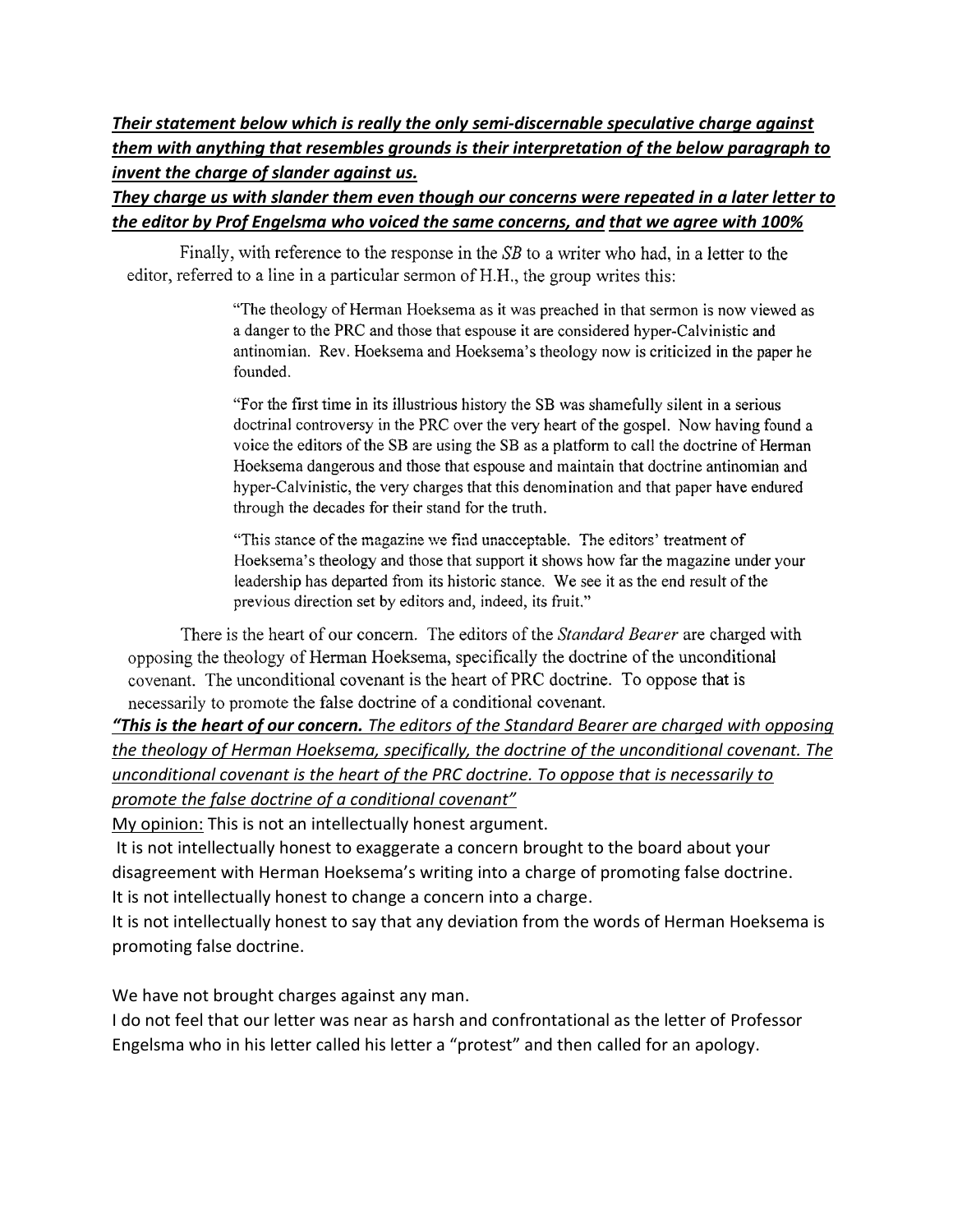The implication:To take one small portion of a letter voicing concerns, pull it out of context, change it from a voicing of our collective concerns about the treatment of a sermon by the editors of the SB and change that into the action of us men making an accusation of "promoting false doctrine" is outrageous.

It took till November 15 to finally publish a letter by Professor Engelsma where-in he mentions many of the same concerns, although his letter was directed more toward doctrinal changes in the magazine: "having waited in vain for response to one of the editors calling Herman Hoeksema's denial that faith is a work "nonsense" with an exclamation point, I am compelled to write in protest."

"I call for an apology. I doubt that in all his public writing and speaking, much less preaching Hoeksema ever uttered nonsense, much less nonsense deserving of an exclamation point. Undoubtedly, he was in error on occasion. But "nonsense" never. Not even his avowed foes accused him of nonsense" Prof. Engelsma then goes on to delineate things that aggravate the statement in the SB

The response from the editors following Engelsma's letter was (at least in part) a hardening of the position of the editor

The editorial response in response to the letter of Prof Engelsma above include the following quotes:

- "I take exception to the notion that the issue of antinomianism was extraneous to this controversy. Contrary to your assertions, it was not a "red herring"
- **"Let us not forget that no less worthy than Calvin had a much different view than Hoeksema when it came to explaining the spirit behind the same question…."**

Have the editors also charged Prof Engelsma with slander? Is he guilty of slander? To ask the question is to answer it

As rightful owners of this magazine through our office of all believer as well as our membership in the association that publishes the magazine, we voiced some of the exact same concerns- enumerated above by Professor Engelsma, to the board of the RFPA.

The argument that the editors have made in their letter is that if readers disagree with the editor, we are "charging them with 'promoting false doctrine'".

That too is not an intellectually honest argument, indeed it is quite a stretch.

Let us not forget! As quoted by one of the editors when defending his opposing view to Hoeksema.

#### Other problems I have with their charges of sin:

- 1. The editors charge that "Rev. Langerak is a leader of this group". While it is true that Rev. Langerak has a personality of leadership, this group does have a leader and neither he, nor any of the other ministers who meet with this group of concerned men, is the leader.
- 2. It is disingenuous for these men to call the elders to "take action" against our minister, (and necessarily me) while providing the elders with only a small portion of one letter as the basis for their charges from which it is impossible to evaluate and judge the situation and the charges leveled.
- 3. Because of this manner of validating their position (with these few paragraphs without the pages of validation for these arguments) and all the inflammatory rhetoric, their argument is necessarily misleading.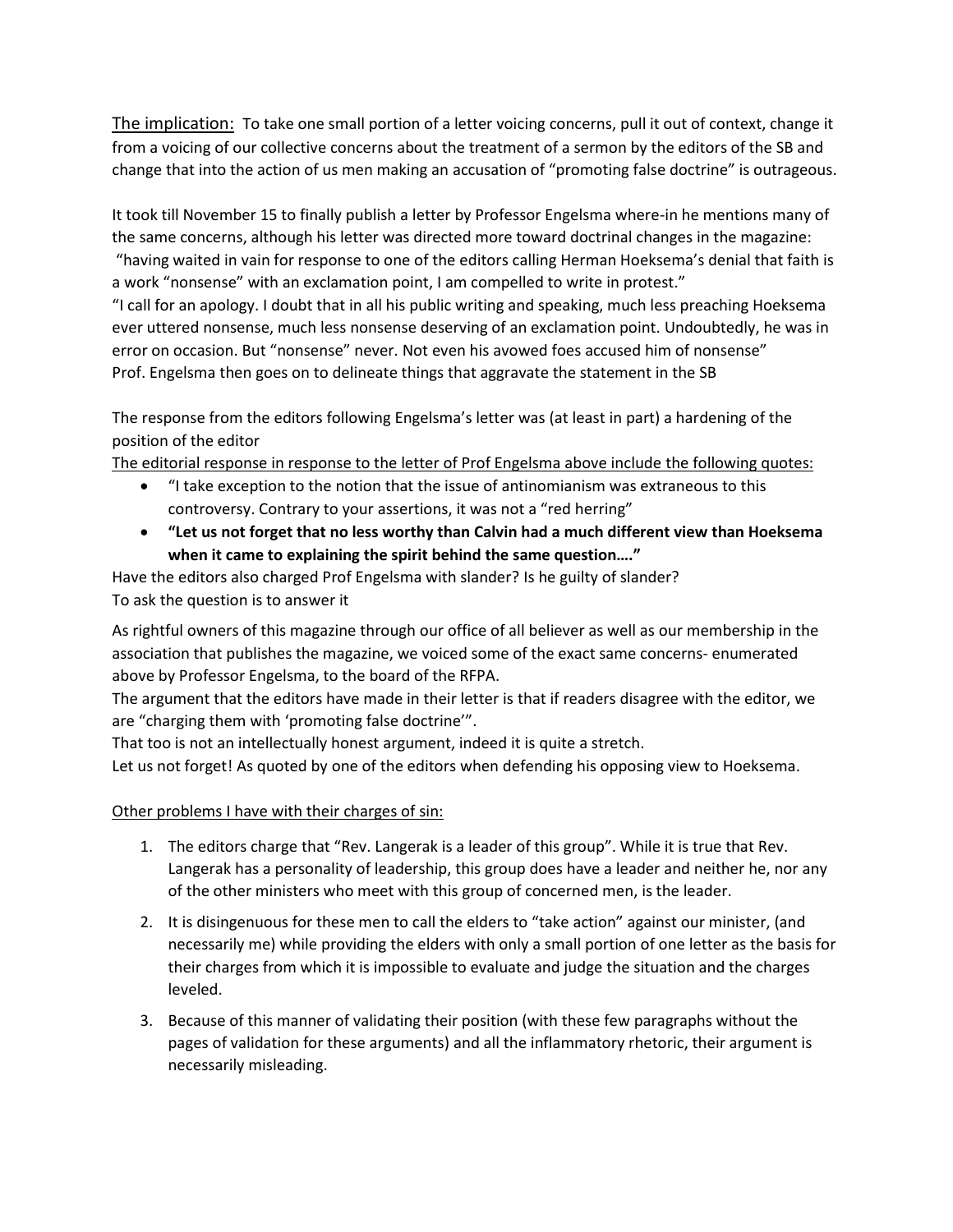- 4. This letter was sent to the RFPA to address. These are problems WE have with OUR magazine that WE want the RFPA to address. We are not charging the editors with sin.
- 5. The charge of collusion is false. Not only is this not "a secret group of PRC members formed to declare such things about ministers to an organization of more PRC members. The last page of that letter was signed by all 20 men right next to our name which was type written.
- 6. These editors alone have decided to push our concerns to the level of the RFPA board, in part through their decisions to censor articles from certain ministers. In some cases, demanding changes to articles with the threat of non-publication, and in extreme cases, completely censoring ministers from our denomination.
- 7. These editors equate disagreement with defamation. This is not the true.
- 8. If one of the editors follow through with the promise to bring charges of gross sin, I think good order demands that the charges be brought by a person, rather than an "accusation committee" bringing charges of sin to a consistory.
- 9. It does not seem that the editors are concerned to bring specific charges either. I think they should bring accusations of specific sins that include specific grounds, rather than a "shotgun" approach to accusations of gross sin. As elders, I feel that we can direct and assist members who need guidance, but I do not feel that we need to build a case for the professors if they decide to bring charges against our minister
- 10. It seems that rather than bringing a case with specific charge(s) and accompanying grounds to the elders, these ministers prefer to cast a wide net of threats of charges in order to silence their targets.
- 11. I have a problem with the charge of collusion. Specifically, when men talk and meet with each other to share common concerns about the association that publishes the magazine they love, and collectively voice those concerns, are thereby accused of "sowing discord in the churches"
- 12. I take issue with the false and unproven accusation that Rev. Langerak is remis in his duties included in the form for ordination "to the end that everything may be transacted in good order and decency". To which they respond "Hardly".

All of us men, including, and especially the ministers, have taken great pains to ensure that everything that we have done has been done in decency and in good order.

13. The closing statements that these men "pray that you will understand that action must be taken by the elders, whose responsibility it is to oversee the doctrine and walk of life of their pastor. Rev. Langerak should be brought to see that he must separate himself from that group and do whatever he can to counsel those over whom he has considerable influence to cease their divisive activities. If that does not happen, and if the group continues down its current path, what is already known by at least 40 men (and thus arguably, already public) will very soon become known among the entire denomination. *Thus, the actions of your pastor and his group will unarguably become public schism.*

> This argument is not at all intellectually honest. This statement is a combination of exaggeration, insufficiently-supported slippery slope fallacy or domino argument (which is an argument that says that doing A will inevitably lead to B where B is agreed to be bad), playing on widely held fears, intimidating opponents, and redefining words.